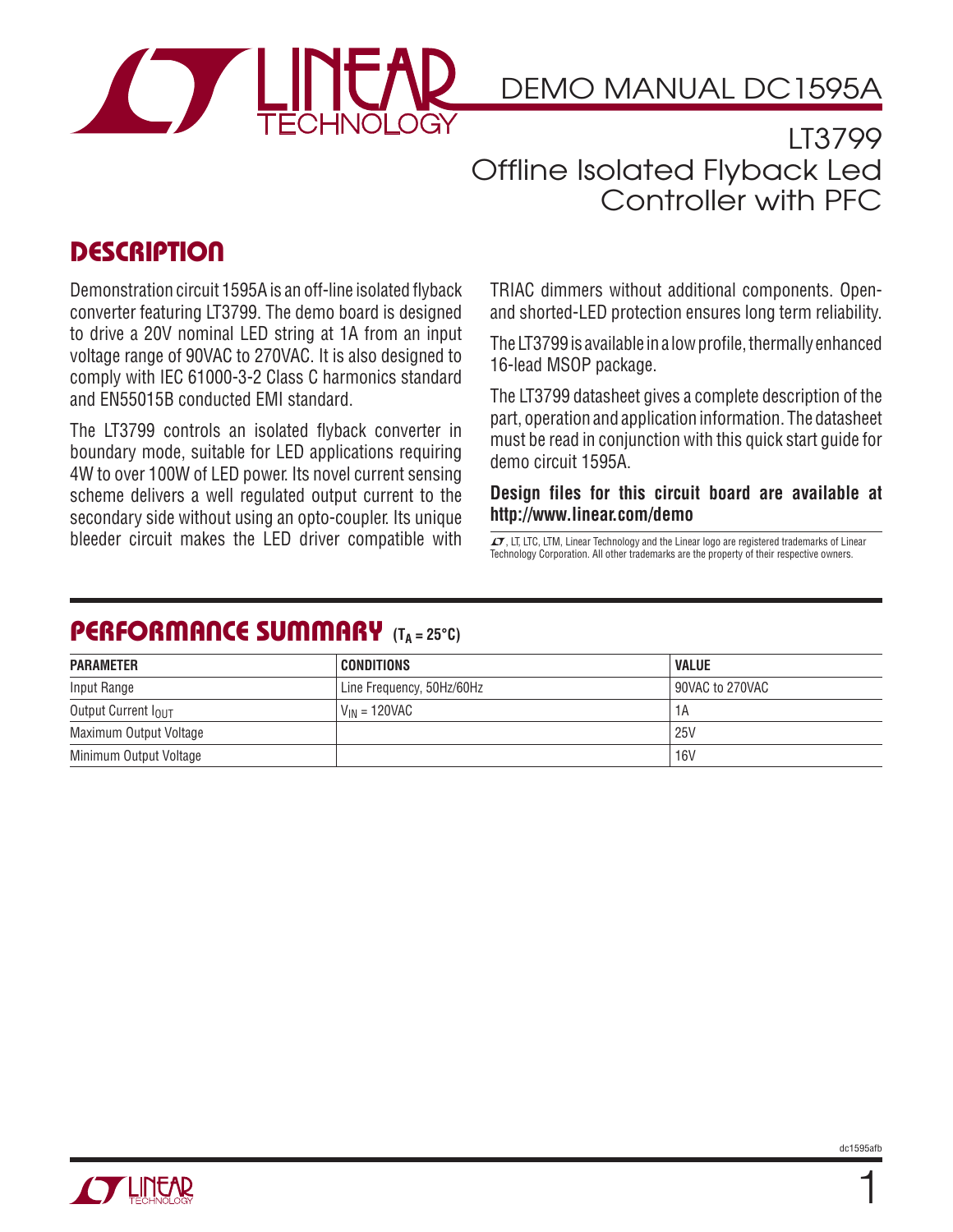# **QUICK START PROCEDURE**

IMPORTANT NOTE TO CUSTOMERS:

HIGH VOLTAGES ARE PRESENTED ON THE DEMO CIRCUIT, AND CAN LEAD TO LETHAL INJURIES TO HUMAN BODY. ONLY QUALIFIED PERSONEL SHOULD OPERATE IT. IT IS STRONGLY RECOMMENDED TO USE SAFETY GLASSES AND AN ISOLATION TRANSFORMER.

NOTE. IMPROPER COMPONENTS REPLACEMENT ON THE DEMO CIRCUIT CAN CAUSE PERFORMANCE DETERIORA-TIONS, CIRCUIT MALFUNCTION, PROPERTY DAMAGE, AND EVEN LIFE-THREATHENING INJURIES. CONTACT LINEAR TECHNOLOGY APPLICATIONS ENGINEERS FOR PROPER COMPONENT REPLACEMENT.

Demonstration circuit 1595A is easy to set up to evaluate the performance of the LT3799. Refer to Figure 1 for proper measurement equipment setup and complete the following procedure:

- 1. Connect a 1A LED string between LED<sup>+</sup> and LED<sup>-</sup> terminals.
- 2. With power off, connect the input power supply to Line (L) Input and Neutral (N) Input.
- 3. Turn on the power at the input.

NOTE. Make sure that the input voltage does not exceed the maximum input voltage (270VAC).

4. Check for the proper output current.

Once the proper output currents are established, adjust the input voltage and/or the load and observe the output current regulation, efficiency, power factor and other parameters.



**Figure 1. Proper Measurement Equipment Setup**



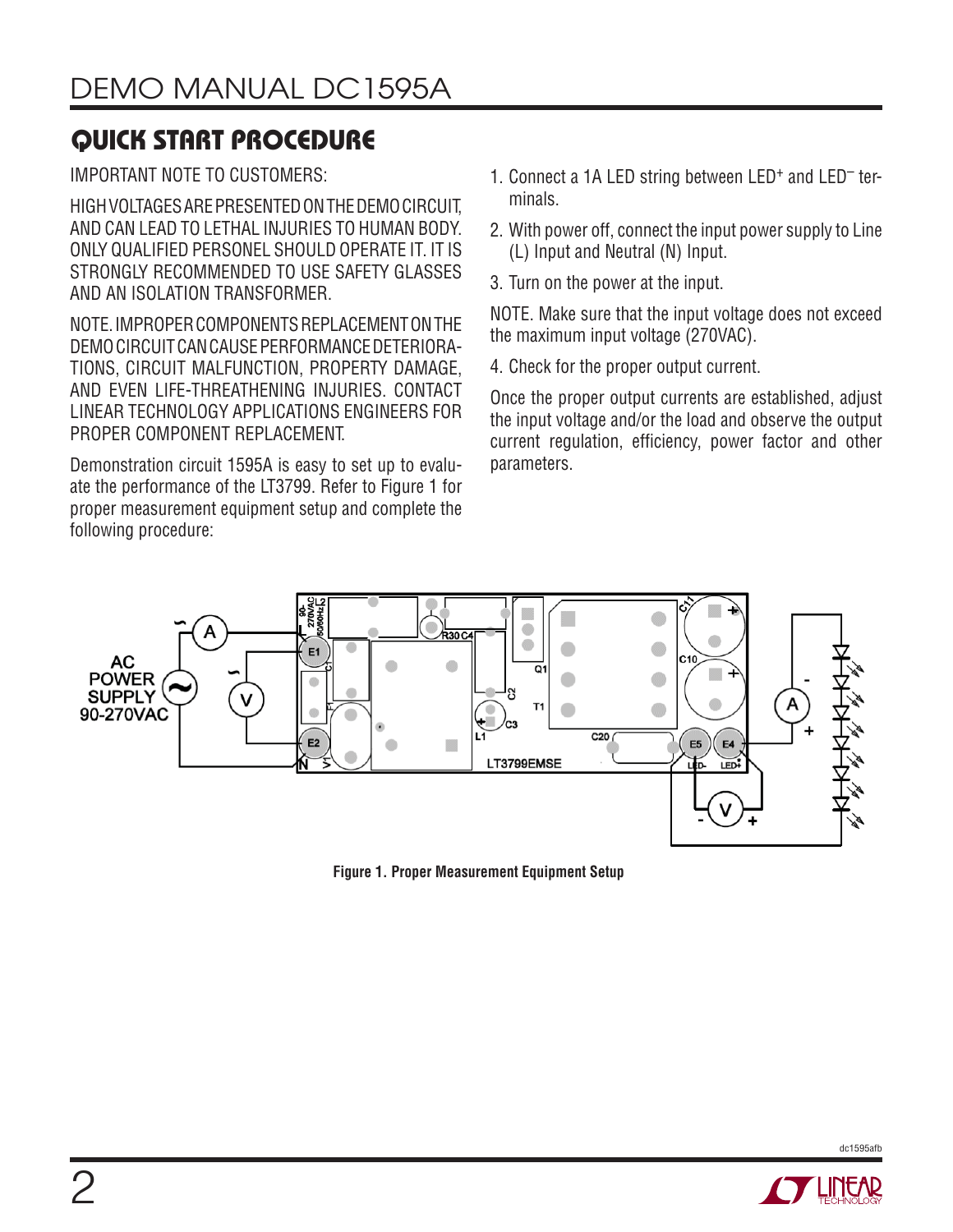## **QUICK START PROCEDURE**



**Figure 2. Efficiency vs V<sub>IN</sub>** 



**Figure 3. LED Current vs TRIAC Angle**



**Figure 4. Power Factor vs Input Voltage**

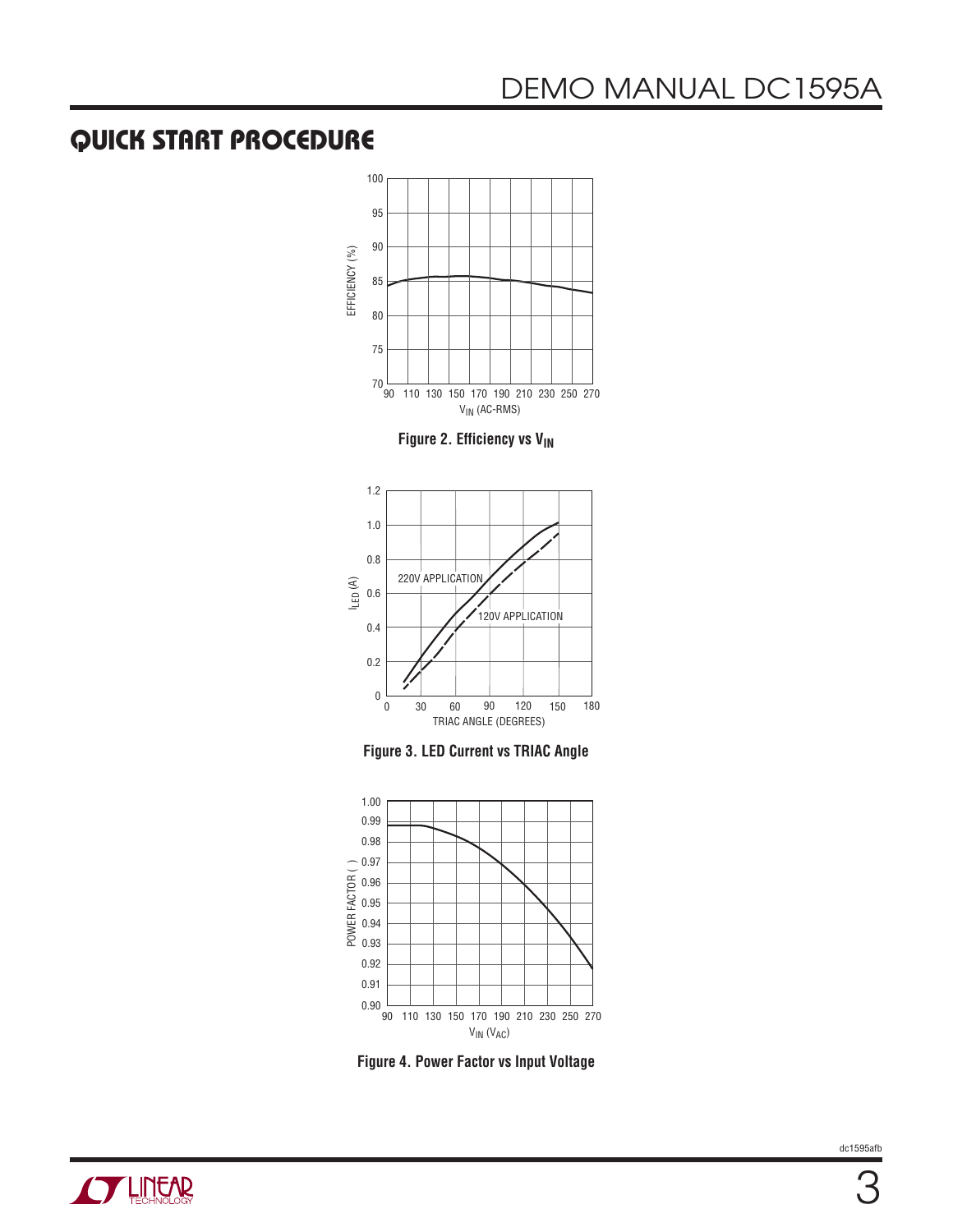## **PARTS LIST**

| <b>ITEM</b>                                     | QTY            | <b>REFERENCE</b>                | <b>PART DESCRIPTION</b>                  | <b>MANUFACTURER/PART NUMBER</b>           |  |
|-------------------------------------------------|----------------|---------------------------------|------------------------------------------|-------------------------------------------|--|
| <b>Required Circuit Components</b>              |                |                                 |                                          |                                           |  |
| 1                                               | 1              | <b>B1</b>                       | RECTIFIER, BRIDGE 600V 0.8A              | DIODES INC. HD06-T                        |  |
| $\mathbf{2}$                                    | 1              | C <sub>1</sub>                  | CAP, 0.068µF 20% 305VAC MKP              | VISHAY BFC2 339 20683                     |  |
| 3                                               | $\mathbf{1}$   | C <sub>2</sub>                  | CAP, 0.1µF 10% 450V                      | RUBYCON 450MMK104J                        |  |
| $\overline{4}$                                  | 1              | C3                              | CAP, 10µF 20% 50V ALUM                   | RUBYCON 50YXJ10M 5X11                     |  |
| 5                                               | 1              | C <sub>4</sub>                  | CAP, 0.22µF 20% 450V FILM                | RUBYCON 450MMK 224K                       |  |
| $\,6\,$                                         | 1              | C6                              | CAP, 0603 0.015µF 10% 50V X7R            | AVX 06035C153KAT2A                        |  |
| $\overline{7}$                                  | 1              | C7                              | CAP, 0603 0.1µF 10% 50V X7R              | AVX 06035C104KAT2A                        |  |
| 8                                               | $\mathbf{1}$   | C <sub>8</sub>                  | CAP, 0805 4.7µF 20% 16V X5R              | AVX 0805YD475MAT2A                        |  |
| $\boldsymbol{9}$                                | $\mathbf{2}$   | C10, C11                        | CAP, 560µF 20% 35V ELEC                  | RUBYCON 35ZLJ560M 10X20                   |  |
| 10                                              | 1              | C20                             | CAP, 2.2nF 10% Y5B TYPE "Y1"             | VISHAY 440LD22-R                          |  |
| 11                                              | 1              | C21                             | CAP, 0603 4.7pF ±0.1pF 50V NP0           | AVX 06035A4R7CAT2A                        |  |
| 12                                              | $\mathbf{1}$   | D <sub>1</sub>                  | DIODE, FAST SWITCHING                    | DIODES INC. US1J-13-F                     |  |
| 13                                              | $\overline{2}$ | D <sub>2</sub> , D <sub>8</sub> | DIODE, FAST SWITCHING                    | DIODES INC. BAV20W-7-F                    |  |
| 14                                              | 1              | D <sub>5</sub>                  | DIODE, 150V, 1A, SBR                     | DIODES INC. SBR1U150SA                    |  |
| 15                                              | $\mathbf{1}$   | F <sub>1</sub>                  | FUSE, 1A                                 | <b>BUSSMAN SS-5H-1A</b>                   |  |
| 16                                              | 1              | L1                              | IND, 33mH                                | WURTH ELECTRONIK 7448640418               |  |
| 17                                              | $\mathbf{1}$   | L2                              | <b>IND, 750µH</b>                        | WURTH ELECTRONIK 750311431                |  |
| 18                                              | 1              | Q1                              | XSTR, MOSFET, N-CHANNEL 650V             | FAIRCHILD SEMI FDPF15N65                  |  |
| 19                                              | $\mathbf{2}$   | R1, R2                          | RES, 1206 100kΩ 1% 1/4W                  | VISHAY CRCW1206100KFKEA                   |  |
| 20                                              | 2              | R3, R18                         | RES, 0603 100kΩ 1% 1/10W                 | VISHAY CRCW0603100KFKEA                   |  |
| 21                                              | 1              | R4                              | RES, 0603 4.99kΩ 1% 1/10W                | VISHAY CRCW06034K99FKEA                   |  |
| 22                                              | $\overline{2}$ | R5, R25                         | RES, 0603 20Ω 1% 1/10W                   | VISHAY CRCW060320R0FKEA                   |  |
| 23                                              | 1              | R7                              | RES, 0603 2kΩ 1% 1/10W                   | VISHAY CRCW06032K00FKEA                   |  |
| 24                                              | 1              | R <sub>8</sub>                  | RES, 1206 0.05Ω 1% 1/4W                  | VENKEL LCR1206-R050GT                     |  |
| 25                                              | 1              | R9                              | RES, 1206 4.02kΩ 1% 1/4W                 | VISHAY CRCW12064K02FKEA                   |  |
| 26                                              | 2              | R10, R11                        | RES, 1206 499kΩ 1% 1/4W                  | VISHAY CRCW1206499KFKEA                   |  |
| 27                                              | 1              | R12                             | RES, 0603 3.48kΩ 1% 1/10W                | VISHAY CRCW06033K48FKEA                   |  |
| 28                                              | 1              | R <sub>19</sub>                 | RES, 0603 40.2kΩ 1% 1/10W                | VISHAY CRCW060340K2FKEA                   |  |
| 29                                              | $\mathbf{1}$   | R <sub>20</sub>                 | RES, 0603 16.9kΩ 1% 1/10W                | VISHAY CRCW060316K9FKEA                   |  |
| 30                                              | 1              | R <sub>21</sub>                 | RES, 0603 0kΩ JUMPER                     | VISHAY CRCW06030000Z0EA                   |  |
| 31                                              | 1              | R30                             | RES, 200 $\Omega$ 5% 1W METAL OXIDE      | KOA MOS1CT52R201J                         |  |
| 32                                              | 1              | T1                              | XFMR, FLYBACK                            | COILCRAFT JA4429-AL                       |  |
| 33                                              | 1              | U1                              | IC, TRAIC DMMABLE OFFLINE LED DRIVER     | LINEAR TECH. LT3799EMSE                   |  |
| 34                                              | 1              | V <sub>1</sub>                  | VARISTOR, 320V RMS 13.5MM RADIAL         | SEI CV1320K10T                            |  |
| 35                                              | $\mathbf{1}$   | Z <sub>2</sub>                  | DIODE, TRANSIENT VOLTAGE SUPPRESSOR 170V | DIODES INC. SMBJ170A                      |  |
| 36                                              | $\mathbf{1}$   | Z3                              | DIODE, ZENER, 33V                        | DIODES INC.SMAZ33-13-F                    |  |
| <b>Additional Demo Board Circuit Components</b> |                |                                 |                                          |                                           |  |
| 1                                               | 0              | R <sub>22</sub>                 | <b>RES, 0603 OPTION</b>                  | <b>OPTION</b>                             |  |
| <b>Hardware</b>                                 |                |                                 |                                          |                                           |  |
| 1                                               | 4              | E1, E2, E4, E5                  | <b>TURRET</b>                            | MILL MAX MILL-MAX 2501-2-00-80-00-00-07-0 |  |

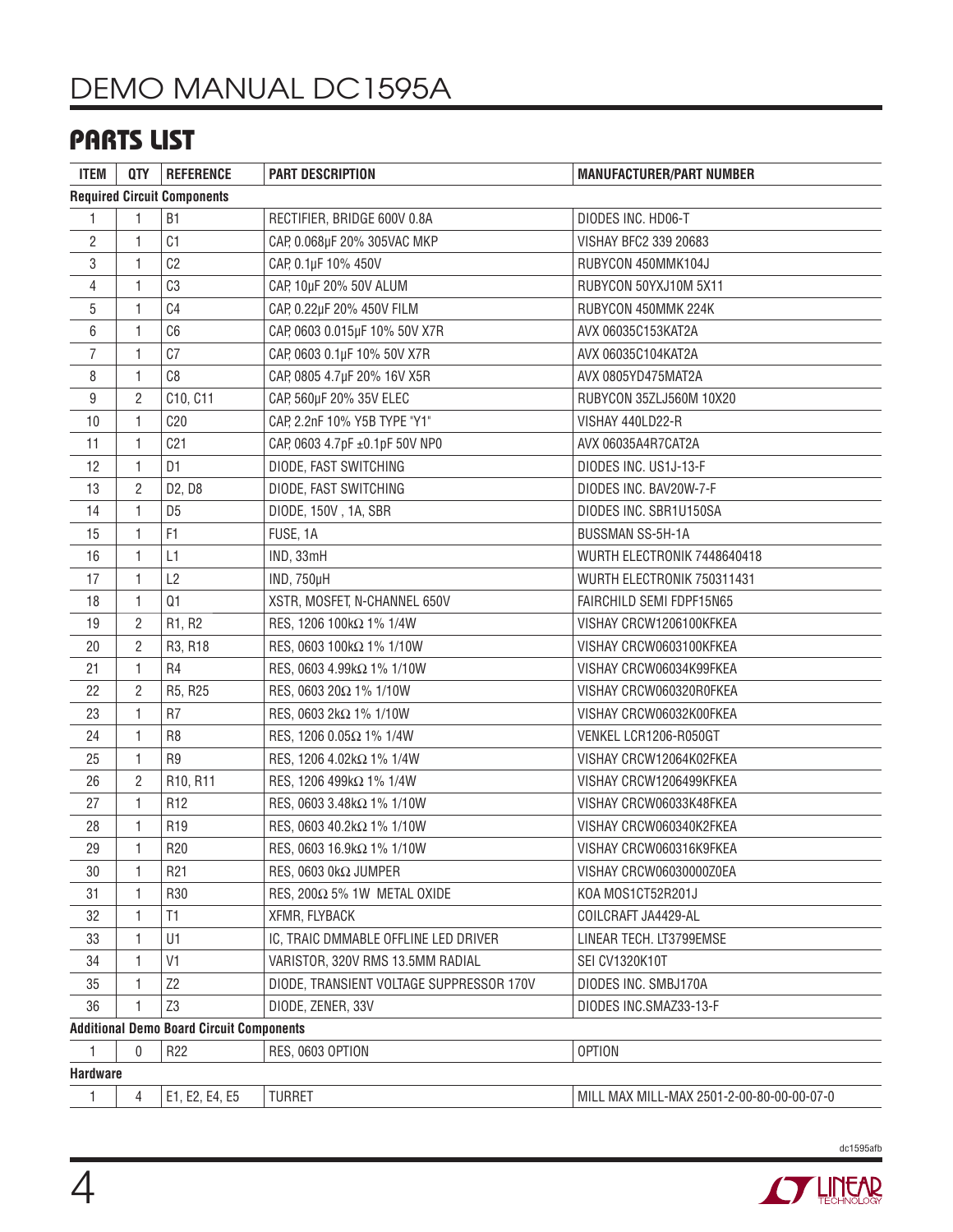# DEMO MANUAL DC1595A

### **SCHEMATIC DIAGRAM**





Information furnished by Linear Technology Corporation is believed to be accurate and reliable. However, no responsibility is assumed for its use. Linear Technology Corporation makes no representation that the interconnection of its circuits as described herein will not infringe on existing patent rights. dc1595afb